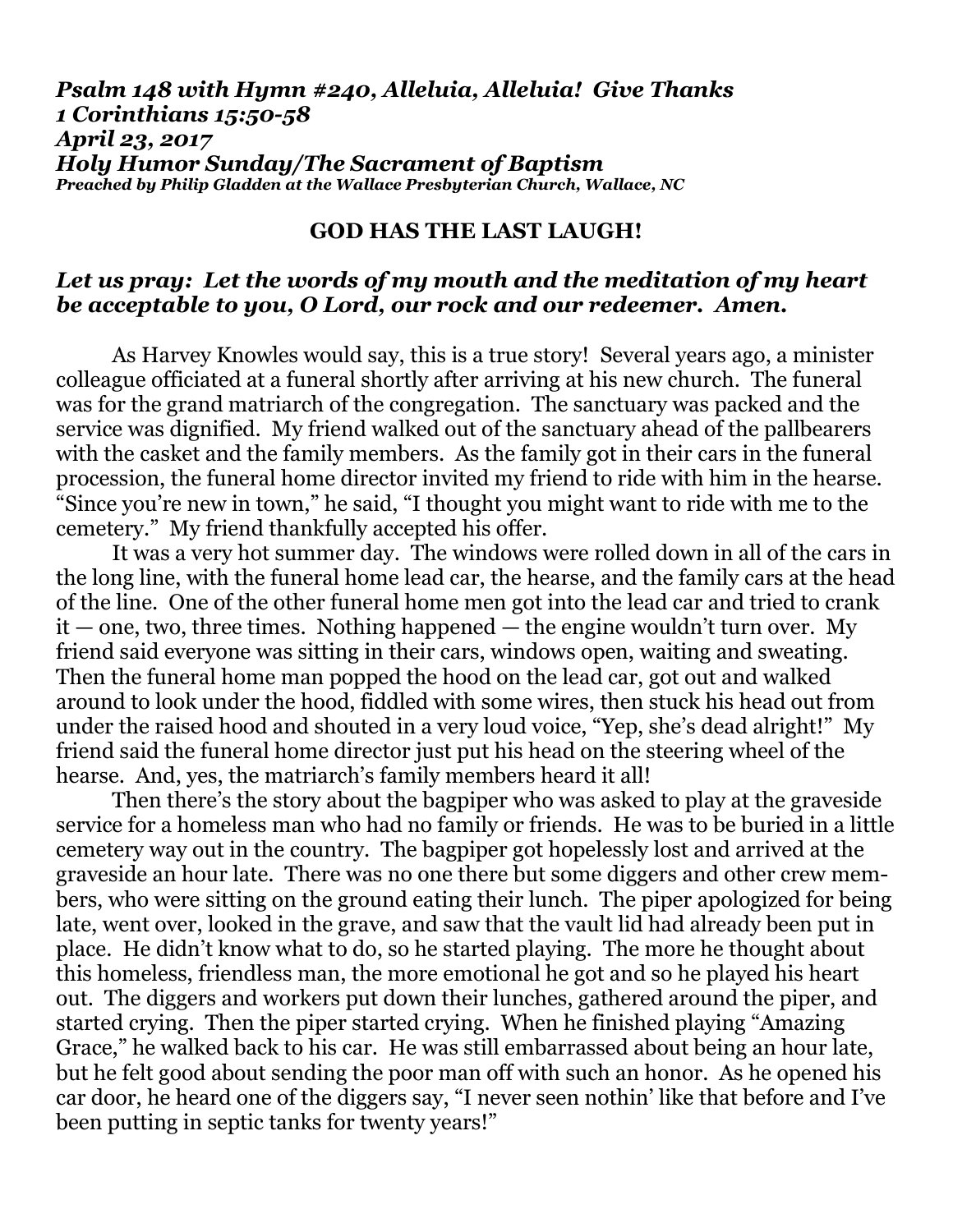Laughing in church? Who would have thought it possible with a bunch of Presbyterians? In Marilynne Robinson's wonderful novel, *Gilead*, Rev. John Ames, the congregationalist minister in Gilead, Iowa, observes, "It is an amazing thing to watch people laugh, the way it sort of takes them over. Sometimes they really do struggle with it. I see that in church often enough. So I wonder what it is and where it comes from, and I wonder what it expends out of your system, so that you have to do it till you're done, like crying in a way, I suppose, except that laughter is much more easily spent."<sup>1</sup>

I don't recall ever seeing a book called *The Wit and Wisdom of John Calvin*. Our forefather in the faith has the reputation of being dour and stern. We tend to think of Calvin as embodying H.L. Mencken's definition of "puritanism," "the haunting fear that someone, somewhere, may be happy." But Calvin knew the joy that being in Christ can bring to this life. In 1547, he wrote a letter to a friend whose wife had given birth to their child. Calvin said he would be glad to spend an hour laughing with them in order to make their baby laugh. He wrote, "for that is after all the first sound we make in the beginning of our lives; and we can only really laugh once we have left this life." The old saying goes, "He who laughs last, laughs best." As one writer has put it, John Calvin could have said that himself. In 1522, with his life full of troubles and worries, Calvin wrote, "It is good that we are anchored in heaven, for otherwise we would never be able to sail safely through these storms."<sup>2</sup>

Even if we're anchored in heaven and trust in the resurrection hope in Jesus Christ, we want to hang on to life as long as we can. Three friends from the local congregation were asked, "When you're in your casket, and friends and congregation members are mourning over you, what would you like them to say?" Artie said, "I would like them to say I was a wonderful husband, a fine spiritual leader, and a great family man." Merle said, "I would like for them to say I was a wonderful teacher and servant of God who made a huge difference in peoples' lives." Don said, "I'd like them to say, 'Hey, look! He's moving!'"

Of course, sometimes the shoe's on the other foot. Did you hear about the mountain woman whose husband died? He wasn't a good husband — he drank and ran around on her and was very demanding. When he died, the neighbors came to the cabin and put his body in a pine box. Six men picked up the box to carry him to the cemetery on the hill. As they were going down the steps, one of the men stumbled and that caused all of them to lose their balance. They dropped the pine box, which slid down the rest of the steps and smashed into a tree. Turns out, her husband wasn't dead after all, and the jolt of the crash revived him. He lived another ten years and treated her even worse than before. When he really did die, the same neighbor men came to the cabin to carry the box out to the cemetery. When they got to the front door, the woman said, "You boys be careful on those steps, ya hear?"

It's true that sometimes we fear death so much, we let death define our lives even before we die. But we are Easter people! And, as Easter people, we can celebrate the good news — the joyful news — the laugh-provoking news that Christ is risen from the dead! Even if, as Calvin said, we have to sail through the storms of life, we can do so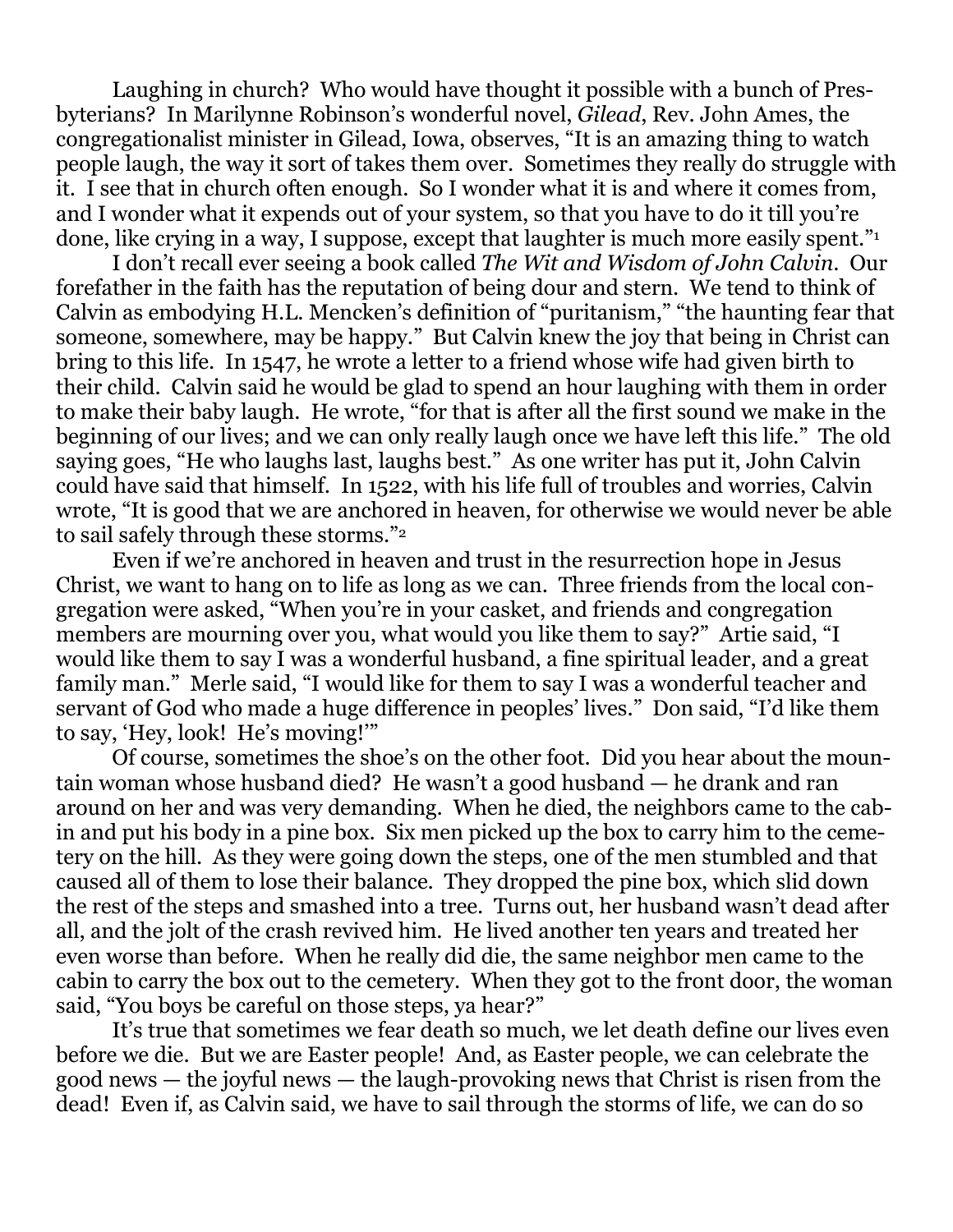with the joy that comes from knowing that God has the last laugh in the resurrection of Jesus Christ from the dead.

Christians in Catholic, Orthodox, and Protestant churches have celebrated Holy Humor Sunday or "Bright" Sunday a week after Easter for hundreds of years. In fact, in many traditions, the entire Easter week is full of practical jokes between pastors and parishioners, including dances and picnics and fun and laughter. The tradition of Holy Humor Sunday is rooted in the thoughts of some of the earliest church theologians such as Augustine, Gregory of Nyssa, and John Chrysostom. They talked about how God played a practical joke on the devil by raising Jesus from the dead. Easter was called "God's supreme joke played on death." These early theologians referred to the "Risus Paschalis," "the Easter laugh."<sup>3</sup>

We don't make fun *of* God — we laugh because of what God has done for us by raising Christ from the dead. It's good we can laugh at ourselves, because things don't always turn out the way we planned. Can you imagine how this minister felt? He used a standard liturgy for funerals. In order to make each service personal, he used the Find and Replace command on his computer to replace the name of the deceased from the previous funeral with the new name. He never had any problems until the day he got up to officiate at Edna's funeral. Two weeks earlier he had led the funeral for Mary Jones, a beloved member of the congregation. The day before Edna's funeral, he had used the Find and Replace command to replace the name "Mary" with "Edna" throughout the bulletin. Things were going fine until the congregation got to the Apostles' Creed and recited in unison, "born of the Virgin Edna"!

Then there's the minister who was happy when his children gave him a card on his 64th birthday. Excitedly they told him, "Open it. There's a message from God on the inside." The minister was especially pleased that his children finally appreciated all of his many years of faithful ministry. Then he opened the card and read, "See you soon!"

The apostle Paul calls death "the last enemy to be destroyed." (I Cor. 15:26) In his great resurrection chapter, Paul encourages believers with the good news that "in fact Christ has been raised from the dead, the first fruits of those who have died." But Christ's being raised from the dead isn't just for Jesus' benefit. Because God raised him from the dead, we have the hope and promise of the resurrection to eternal life. That's why we can celebrate and rejoice, yes, even laugh — even in the storms of life. Because of what God has done in raising Jesus from the dead, "Death has been swallowed up in victory. Where, O death, is your victory? Where, O death, is your sting? The sting of death is sin, and the power of sin is the law. But thanks be to God, who gives us the victory through our Lord Jesus Christ." (1 Cor. 15:54-57)

We rejoice on this Bright Sunday because of our resurrection hope and because we come to the baptismal font to celebrate with Corey, Mary Stewart, and William. The apostle Paul says, "Do you not know that all of us who have been baptized into Christ Jesus were baptized into his death? Therefore we have been buried with him by baptism into death, so that, just as Christ was raised from the dead by the glory of the Father, so we too might walk in newness of life. For if we have been united with him in a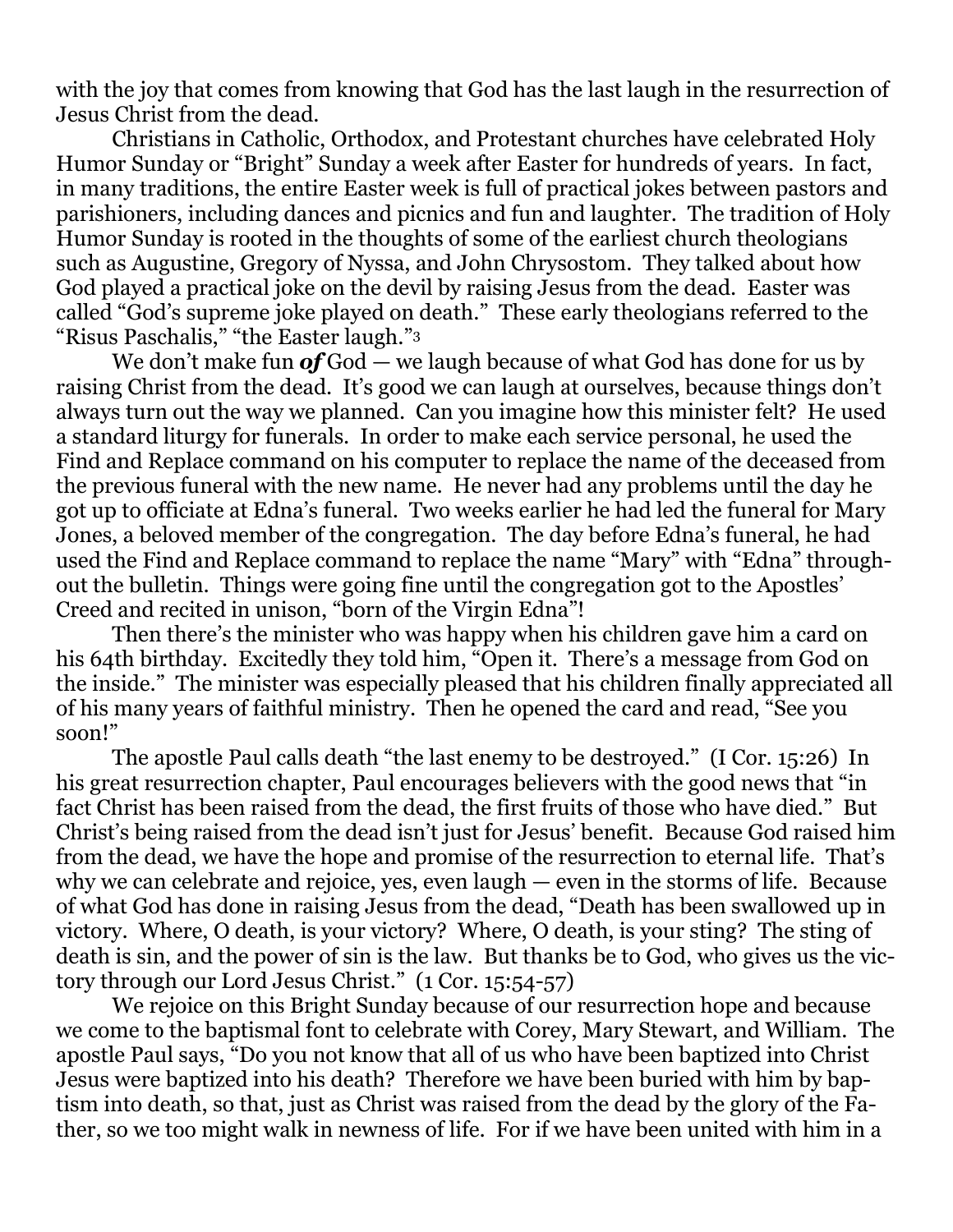death like his, we will certainly be united with him in a resurrection like his." (Romans 6:3-5)

After a gully-washer of a rainstorm had filled all of the holes in the yard full of water, a young mother looked out the kitchen window and watched her two boys playing in the puddles. The big 5-year old brother grabbed his 3-year old brother by the back of the neck and shoved his face into the hole full of water. When he pulled him back up, the little brother was sputtering and dripping wet and laughing. The mother was horrified and ran out in the yard. "What are you doing to your little brother?" she angrily asked. The big brother looked at her and said, "We were just playing church, mommy." "Playing church?" the mother asked. "Yes," he said, "and I was just baptizing him . . . in the name of the Father, the Son, and in the hole-he-goes."

Baptism is all about God's grace. There's nothing magic about me putting the water on William's head this morning. We don't believe that God just started loving William the minute the water hit his head. We believe God has always loved and will always love William  $-$  and the rest of us  $-$  even though we have done nothing to deserve that love and forgiveness. That's what we call grace . . .

. . . which reminds me of the town that was so small there was only one church. The pastor was also the town barber, so he could make some extra money. There was a man in town who never went to church. He had worked hard, saved carefully, and invested wisely. One day he woke up and said, "I can afford to have someone shave me from now on." So he went to the barber shop to get a shave. The preacher was out visiting church members, but his wife, Grace, told the man, "I usually shave the customers anyway. Have a seat." She gave him a nice, clean shave. "How much?" he asked when she finished. "\$25." The man thought \$25 was kind of steep; maybe he could only afford to get shaved every other day. He paid and left.

The next day he woke up, rubbed his hand on his face, and realized his face was as smooth as the day before, which was just as well since he had paid \$25. The same thing happened on the second day, and the third day. While it was nice not to have to pay \$25 each day to get shaved, the man was confused and kind of troubled. So he went back to the barber shop. This time the preacher was there, so the man asked why his face was still so smooth four days later. The preacher looked at the man and said, "Brother, you were shaved by Grace — and once shaved, always shaved!"

It might seem strange to talk about death and dying when we baptize someone, especially a little baby. But the two go together; as Paul says, in baptism we die to sin and are raised to new life in Jesus Christ. That new life is possible because in the life, death, and resurrection of Jesus Christ, God has defeated the powers of sin and death in our lives. When we put water on the baby's head, we can imagine God having the last laugh on death and asking, "Where, Oh death, is your victory? Where, Oh death, is your sting?"

Having joy in our lives and laughing at ourselves and because of what God has done for us in Jesus Christ in no way diminishes the reality of pain and suffering and sadness in our lives. In fact, it's because we know so much of pain and suffering in our lives that the promises of baptism and resurrection can bring so much joy and laughter.